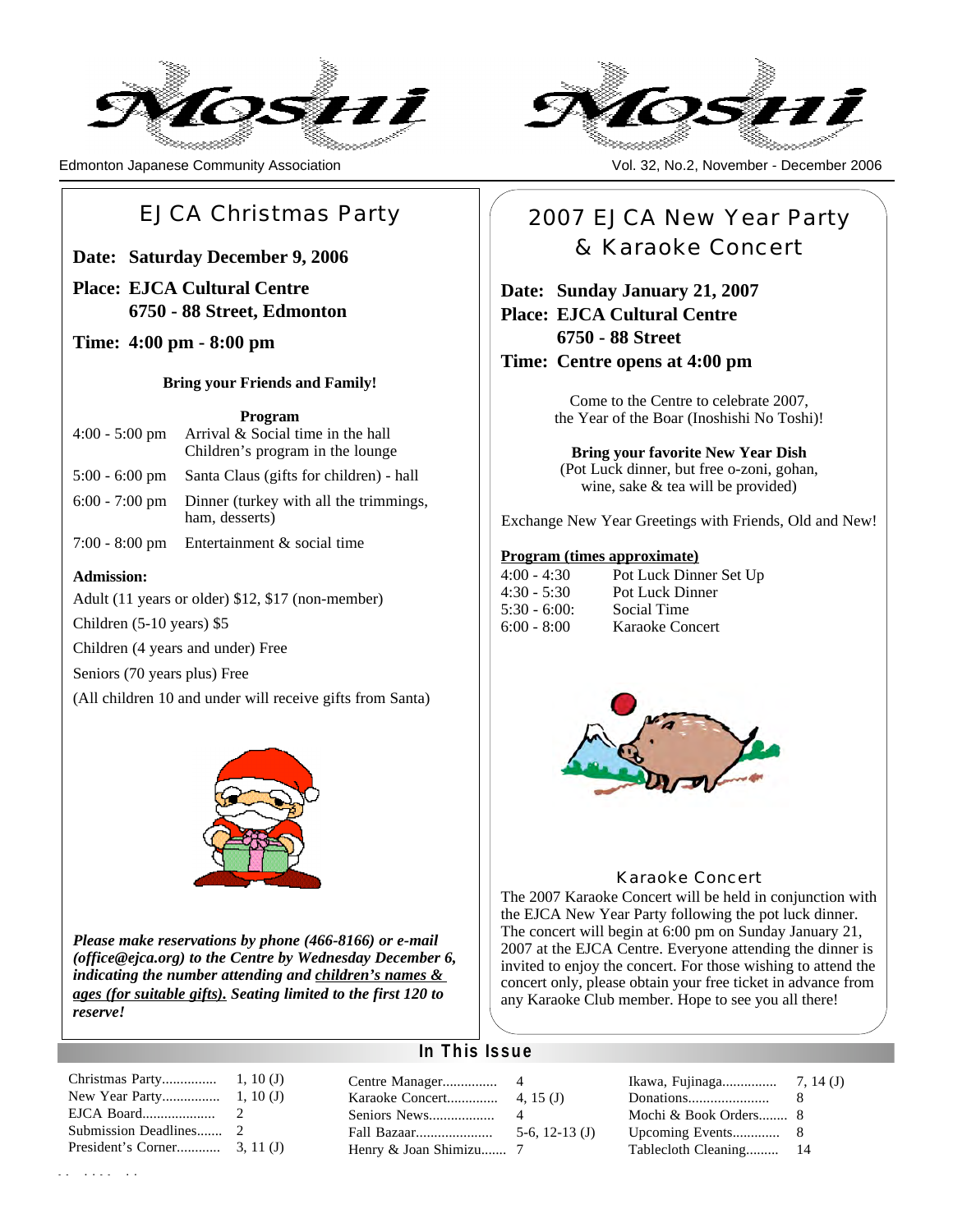## 2006 - 2007 EJCA Board of Directors & Committees

**President** Mike Murakami - 433-9029

**1st Vice-President & Secretary** Cathy Tennant - 436-6291

**Treasurer** Jim Hoyano - 437-7730

**Centre Manager** Eliza Wong - 466-8166

**Finance Committee** Cathy Tennant - 436-6291 Wray Tsuji - 484-6291 Rick Hirata - 438-2747 Jim Hoyano - 437-7730

### *Published by*

*Edmonton Japanese Community Association*

*Editorial Address: 6750 - 88 Street Edmonton, Alberta T6E 5H6 Tel: (780) 466-8166 Fax: (780) 465-0376* website: www.ejca.org e-mail: office@ejca.org

*English Section Editor: Jim Hoyano Japanese Section Editor: Yumiko Hoyano*

> *Support Staff: Soly Sawada Daiyo Sawada Sandy Nakashima Tom Nakashima Nancy Cyr*

*"Moshi Moshi is a publication of the Edmonton Japanese Community Association. Its objective is to disseminate information of interest to the Japanese community and those interested in Japanese culture, including announcements of upcoming events.*

**Seniors** Joyce Kiyooka - 469-6954

**Social Committee** Joyce Kiyooka - 469-6954 Scott Sutton - 994-6519

**Japanese Active Group** Yuri Nakano - 437-5294

**NAJC Committee** Mike Murakami - 433-9029

**Scholarships & Awards** Yoshiaki Hirata - 438-2747 Daiyo Sawada - 436-4797

**Japan Today School Program** Sanae Ohki - 459-3862

**MEJCS Liaison** Sanae Ohki - 459-3862

**Membership** Edie Nagata - 484-5495 Rick Hirata - 438-2747

**Joint Committee** Mike Murakami - 433-9029 Sanae Ohki - 459-3862 Cathy Tennant - 436-6291

**Past President** Yumiko Hoyano - 437-7730

### Deadline for Submissions for the Next Issue (Vol. 32, No. 3) is January 10, 2007

Submission Deadlines for other upcoming issues:

Volume 32, No. 4 - March 10, 2007 Volume 32, No. 5 - May 10, 2007 Volume 32, No. 6 - July 10, 2007 Volume 33, No. 1 - September 10, 2007 Volume 33, No. 2 - November 10, 2007

## EJCA Mission & Vision Statements

### Mission

- To facilitate the development of an inclusive and vibrant Japanese Canadian Community within a multicultural Edmonton.
- To support the objectives of the National Association of Japanese Canadians by promoting respect and harmony among people of various cultures in the Edmonton area.

### Vision

• A dynamic and evolving community that sustains a sense of wellbeing built upon awareness of Japanese heritage in Canada.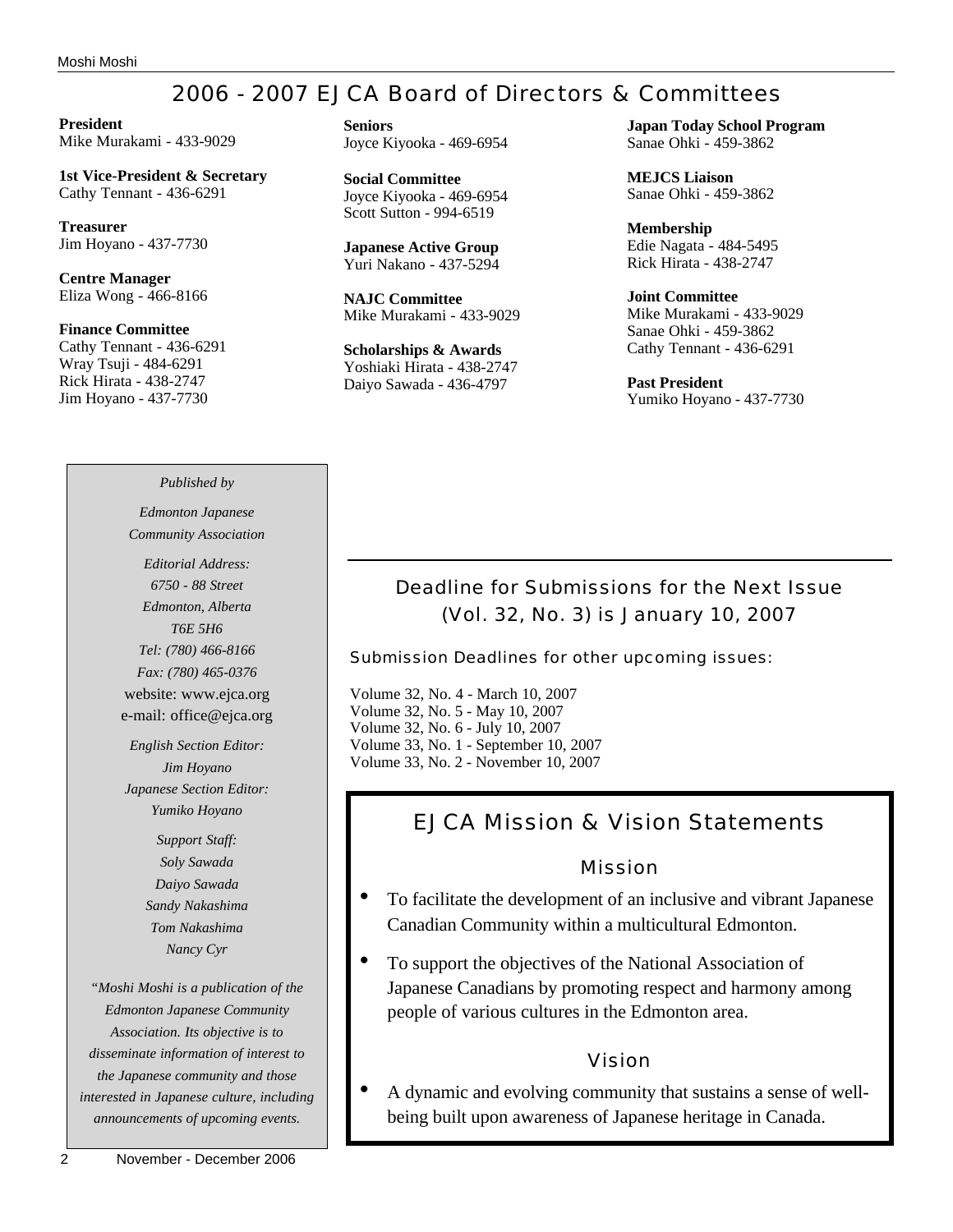## President's Corner

### Mike Murakami

### **Hello Everyone!**

Yikes! As I write this update, I recall this time last year, it was a balmy  $+10\text{-}C$  compared to the chilly  $-18\text{-}C$  today. On the plus side, invigorating weather stimulates thinking about the Not-To-Be-Missed seasonal community events coming up. The magical EJCA Christmas Party on December 9th when Santa showers warm seasonal greetings on young and old alike. And of course the magnificent EJCA New Years Party on January 21 featuring the years yummiest community pot luck meal, and live performances by our highly talented Karaoke Club. (see the Moshi Moshi ads for more information) Bring yourself, your family and friends to both parties! Everyone is welcome - but be sure to RSVP asap for the Christmas Party!!

Other enjoyable ways to connect to the community are through volunteering your help on a EJCA committee listed on the back page, or by joining an affiliated EJCA club. Both ways offer many satisfying growth opportunities. Remember, the Community Cultural Centre is more than just a building and a Japanese garden, it's an inclusive place of relationship building, friendships, mutual support, information sharing for all generations regardless of one's ethnic heritage. While the Centre offers a unique blend of high quality Japanese cultural programs not available elsewhere in Edmonton, the participants and instructors in many of the programs are non Japanese. Its just a reflection of the evolutionary fact that people of Japanese heritage now make up a mere 0.02 % of the Canadian population.

### Teepee Spirituality

On October 20th, during the John Humphrey Centre organized conference titled Building World Peace - The Role of Religions and Human Rights, that I attended on behalf of NAJC, renowned Canadian pacifist and onetime Iraqi hostage James Loney used a lesson he learned from a Native elder during a visit to a remote northern Manitoba community to illustrate how extremely interconnected and interdependent we are as a community (locally and globally). When he asked the Native elder which is the true religion, motioning to the poles of a nearby teepee, the elder told Loney.

"See, the poles all point to God." Each one of those poles is like a different religion, the elder said, yet they all meet at the same point as they rise up to seek God. No one pole can stand on its own. No pole is superior to the other. "And they were arranged in a circle with no beginning or end, but they all came together to form a house that provided warmth and shelter." Radicals of all religions must learn that lesson. When followers of a religion seek supremacy for their particular faith, that faith can only fall. In a similar way, residents of Baghdad are now dying by the hundreds as Sunni and Shiites battle for the supremacy of their particular beliefs. That Japanese Canadian Buddhist temples were vandalized in 1942, and that mosques

and synagogues are defaced in multicultural Edmonton today we know we are far from perfect. "In the shelter of each other, people live." is a sobering Irish proverb that perhaps summarizes our collective challenge.

### Work in Progress

As you may know, the Centre which is shared by the Argyll Community League and EJCA is located on a District park linked to Edmonton's vast park network. And as a District park, it serves several surrounding communities and user organizations such as those using the Velodrome, soccer and baseball fields. Hence, the park is a continuously evolving space. To address planning in a coherent way the City held several productive community consultation meetings this fall with the Argyll community, EJCA and park user groups to invite feedback and discussion with regard to future park developments. The outcome of this community consultation process will ultimately shape a comprehensive City District Park Master Plan that may impact the Centre. The meeting details, consultation summaries generated by the City, and future meetings will be posted on the EJCA website soon. For obvious reasons, we particularly encourage Centre user groups to look at the information and attend future community consultation meetings. As always, the Centre is a work in progress.

Improvements on the EJCA website will continue. A new website design is in the works with user-friendly features to make your visits more enjoyable. Sanae Ohki is joining the website team to add Japanese language content too. Suggestions, comments or contributions with regard to the website design, content and links are most welcome.

### Milestones

On the evening of October 28, Kita No Taiko and Wakaba-kai provided magnificent performances to a full hall at Henry Shimizu's Roast. Tak Ohki did a masterful job as MC choreographing the jokes and fasinating stories that spilled forth from Henry's friends, family and colleagues. It was history told and history in the making. To see how the threads of four generations linked to Henry and EJCA intersect so delightfully that night was priceless. After the performances, Henry presented the Kimiko Shimizu Cultural Development award check to Nancy Cyr on behalf of the Awa Odori dance group. Enough cannot be said for the Roast organizers, MC Tak and the volunteers who arranged for the food, refreshments and set-up logistics to prepare for the highly successful Roast. Well done! Many thanks for all your hard work!

**Many thanks too to our dear EJCA friends who made donations this fall to EJCA. (see donation credits in Moshi Moshi)** 

Continued of Page 4...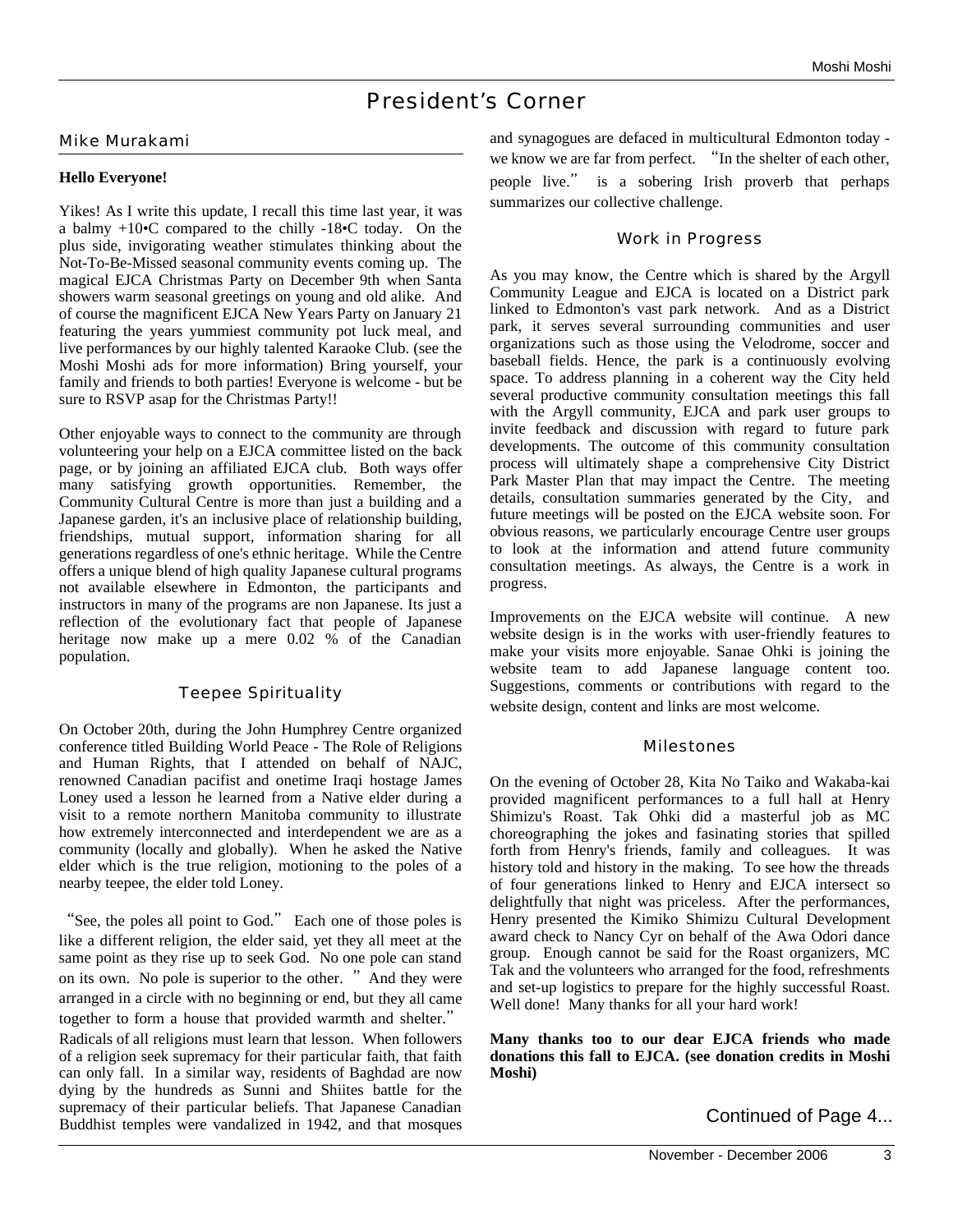### President's Corner...Continued from Page 3

### The Year of The Boar Approaches

I have now been privileged to be president of EJCA for just about a year. During that time, I have talked to more people than I can count about EJCA, its accomplishments and its deficiencies, and its future. All said, I'm confident EJCA has an exceedingly great future. Our greatness is driven by great Board leadership. And so, a warm welcome to three new Board members who came on board at the EJCA AGM. Sanae Ohki former principle of the Metropolitan Edmonton Japanese School and very active EJCA member, and Joyce Kiyoka a valued volunteer at the Grey Nuns Hospital and avid curler, and Kita No Taiko's savvy manager, Brenda Madsen are adding their huge creative talents to help EJCA serve our evolving community needs. Welcome aboard! We have a great Board team to guide EJCA through the year of the Boar (2007). The year of the Boar is one of benevolence, one with a lot of 'feel good factor', one of 'abundance' and a good year for business. The Boar is the symbol for great courage and integrity. Lets hope many 'Boar' benefits rub off on EJCA.

Since this is the season for many celebrations, here's the final word on nutrition and health.

It's a relief to know the truth after all those conflicting nutritional studies.

1. The Japanese eat very little fat and suffer fewer heart attacks than Americans.

- 2. The Mexicans eat a lot of fat and suffer fewer heart attacks than Americans.
- 3. The Chinese drink very little red wine and suffer fewer heart attacks than Americans.
- 4. The Italians drink a lot of red wine and suffer fewer heart attacks than Americans.
- 5. The Germans drink a lot of beer and eat lots of sausages and fats and suffer fewer heart attacks than Americans.

#### **Conclusion:**

Eat and drink what you like. Speaking English is what kills you.

On behalf of the EJCA Board, Seasons Greetings and Best Wishes to Everyone!



EJCA Board of Directors for 2006-07

Mike Murakami Cathy Tennant Wray Tsuji Sanae Ohki Brenda Madsen<br>
Iovce Kivooka<br>
Scott Sutton Joyce Kiyooka Rick Hirata Jim Hoyano Yumiko Hoyano - Past-President

|               | Annual Karaoke Concert                                                                                                                                        |
|---------------|---------------------------------------------------------------------------------------------------------------------------------------------------------------|
|               | Again this year, the Karaoke Club will have a concert. The<br>concert will follow the EJCA New Year Party on Sunday,<br>January 21. Please join us and enjoy! |
| Date:         | Sunday, January 21, 2007                                                                                                                                      |
| Time:         | $6 \text{ pm} - 8 \text{ pm}$                                                                                                                                 |
| Location:     | EJCA Cultural Centre                                                                                                                                          |
|               | 6750 - 88 Street, Edmonton                                                                                                                                    |
| Organized by: | <b>Edmonton Karaoke Club</b>                                                                                                                                  |

The New Years Party will start at 4 pm. If you are joining the Karaoke concert only, please come to the Centre by 5:45.

## EJCA Seniors News

### **Monthly Meetings**

The EJCA Senors Club meets on the 4th Wednesday of each month at the Centre beginning at 11:00 am. If you plan to attend please contact Ruby (475-7147) or Yoshiko (456-8694) one week before, so we know how many lunches to order. Cost of the lunch is \$8. There is no meeing in December. Future meetings are January 24, 2007, February 28, 2007, and March 28, 2007.

From the Centre Manager

Dear Friends,

I will be out of the office from Saturday December 30, 2006, and will be back on Monday January 15th, 2007. I will be visiting my sister in Kyoto, Japan. I will see you all at the EJCA New Year Party on January 21.

If you have a scheduling, or other concern you need to discuss before January 13, 2007, please e-mail me at <office@ejca.org>, or call me at 466-8166.

Thank you.

Warm regards, Eliza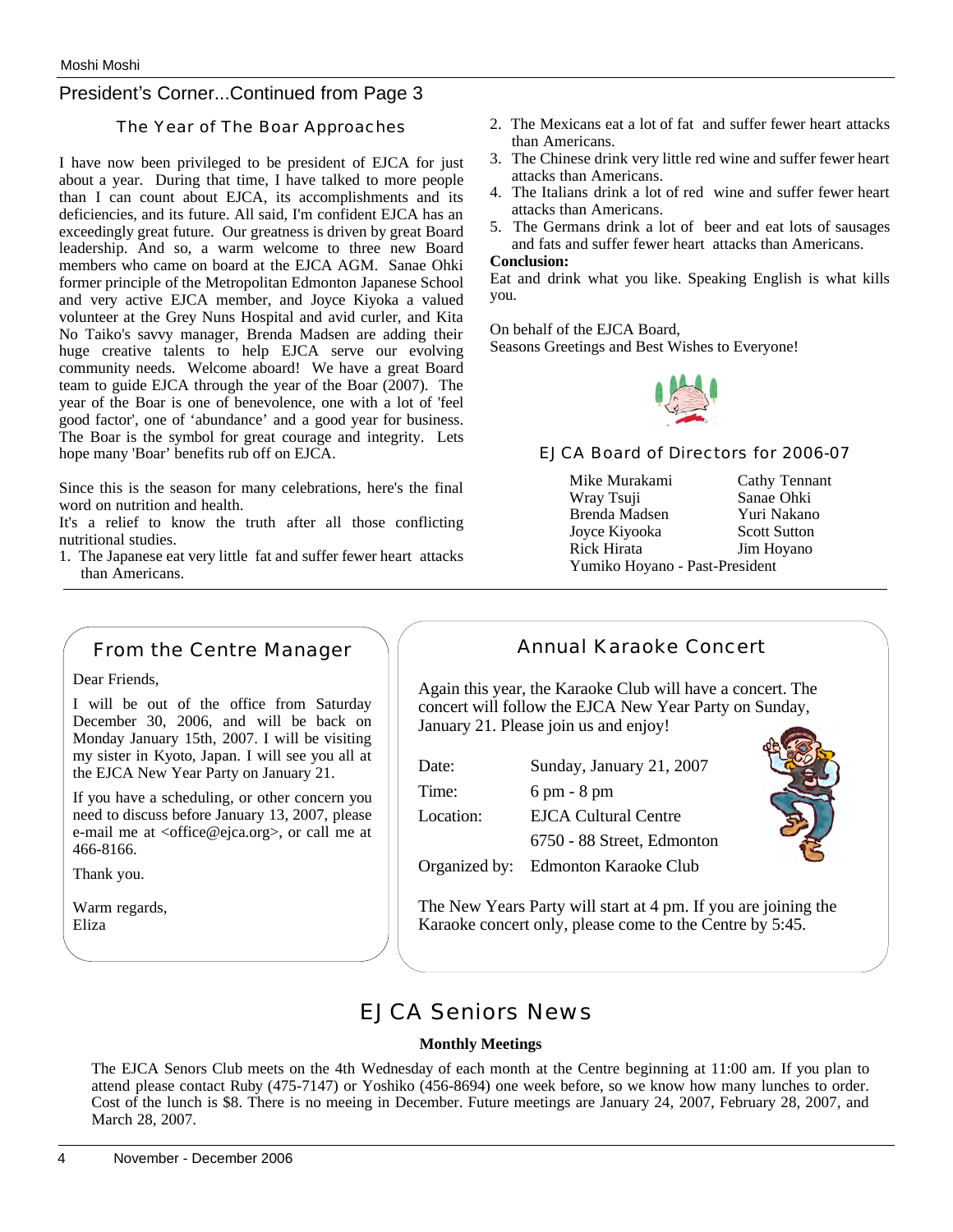## Fall Bazaar Fund-Raiser To Benefit The Harmony Garden 'Wa No Niwa'

### Cathy Tennant

This year, the EJCA Board felt that we should dedicate the proceeds of the 2006 Bazaar to support the ongoing care and development of our Wa no Niwa. Ideas have already come forth for items that will continue to add to the traditional look of the garden and that will attract even more interest in experiencing the uniqueness of Japanese gardens (see September issue of Moshi Moshi)

Earlier, it was decided that the profits from the Heritage Festival would be used to complete the exterior of the fence surrounding the garden. The success of the pavilion this year, will enable us to cover the estimated cost of \$7,000 for this necessary project. We are grateful to all the hard-working Heritage Festival volunteers who made this possible!

So, because of the success of the Heritage Festival pavilion, the bazaar, and generous personal donations of time and money, next year we will be able to watch the garden continue to grow.

The success of our bazaar always depends heavily on the food area, and this year was no exception … eager bazaar-goers started arriving before the official opening and headed straight to the lunch area. In addition to the udon and oyakodonburi which were sold piping hot from the kitchen area, futomaki and inari-sushi were also sold along with a variety of delicious dessert goodies at the bake-sale table. Our efficient "announcer", Sam Sasano, called out the lunches as they were ready for pick-up, helping to eliminate the congestion around the kitchen windows this year.

Extra tables needed to be set up to accommodate all the diners who enjoyed the company of friends and new acquaintances over lunch and a cup of tea. It was good to see so many people come out to enjoy a typical Japanese meal, to shop a little and to take a chance on the raffle prizes!

A wide-range of Japanese items were generously donated for the Sale Table and a variety of items were also donated for the Silent Auction and Raffle. The sale and raffle areas were successful but because of the limited amount of space to display items, we had to reserved some of the items for use at future events.

For the first time in many years, we also had a "Book Sale and Order" table. The very popular Japanese cookbook published by the Kamloops Japanese Association was for sale and orders were taken for a variety of books available from Nikkei Books. Hopefully, one service we will be able to provide EJCA members in the future is the ordering of children's books and books on Japanese heritage, history, crafts and cooking at member discount prices.

The bazaar also gave us an opportunity to continue to take orders for our first ever, New Year's Mochi Sale (please look for a separate notice in the Moshi Moshi). There is still a limited time to put in more orders which can be picked up closer to t end of the year.

All in all, the Bazaar was a big success thanks to our ma generous donors of volunteer time, sales items and prizes … together with everyone attending the Bazaar, helping to rai more than \$1,768.00 for the garden.

### **Watch for New Additions to the Wa no Niwa in the Spring of 2007!**

### **Congratulations to Raffle Winners**

| Japanese Tea Cups                             | Jacob Traynor  |
|-----------------------------------------------|----------------|
| Shogun Restaurant Gift Certificate Ricki Higa |                |
| Sony Walkman                                  | Toshiaki Koike |
| U of A Pedometer                              | Irene Kiyooka  |

### Thanks for Helping to Make the Bazaar Such a Success

### Volunteers:

| Kitchen Staff & Sushi makers: |                                    |                    |  |  |
|-------------------------------|------------------------------------|--------------------|--|--|
| Mineko Sasano                 | Toshiko Yamamoto                   | Miwako Shukud      |  |  |
| Hiroko Currie                 | Masako Hubbihoca                   | Keiko Allport      |  |  |
| Kieko Ito                     | Hideko Koharski                    | Yuko Nakano        |  |  |
| Kimi Tainaka                  | Aiko Kawawada                      | Noriko Fujino      |  |  |
| Grace Fujino                  | Naomi Leroy                        | Chizuko Kimura     |  |  |
|                               | Sales Tables and other volunteers: |                    |  |  |
| Liz Machida                   | Wray & Gail Tsuji                  | Mike Murakami      |  |  |
| Soly Sawada                   | Michiko Kawashima                  | Joyce Kiyooka      |  |  |
| Aiko Murakami                 | Sayuri Matsuba                     | Kyoko Kamei        |  |  |
| Rick Hirata                   | Sam Sasano                         | Alder Currie       |  |  |
| Gail Els                      | Florence Ingham                    | <b>Bob Tennant</b> |  |  |
| Cathy Tennant                 | Jim Hoyano                         | Yumiko Hoyano      |  |  |
|                               |                                    |                    |  |  |

### **Sale Items, Silent Auction and Bake Sale:**

| Florence Ingham Aiko Murakami |                               | Sachiko Nagata |  |
|-------------------------------|-------------------------------|----------------|--|
|                               | Joyce Kiyooka Tammy Tsujikawa | Gail Tsuji     |  |
| Keiko Sujino                  | Lucy & John Takahashi         | Akiko Kohana   |  |
| Cathy Tennant                 | Masako Hubbihoca              | Yumiko Hoyano  |  |
| Kita No Taiko                 | Sandy Nakashima               | Keiko Frueh    |  |
| Harry & Lillian Sameshima     |                               |                |  |

**Raffle Prizes:** Shogun Restaurant, Edie Nagata, Cathy Tenn

A number of unlabeled donations were left at the EJCA Centre so many thanks to these friends. We apologize for any nam which we inadvertently missed (please notify us if you know anyone we should have mentioned so that we can acknowled in the next Moshi Moshi).

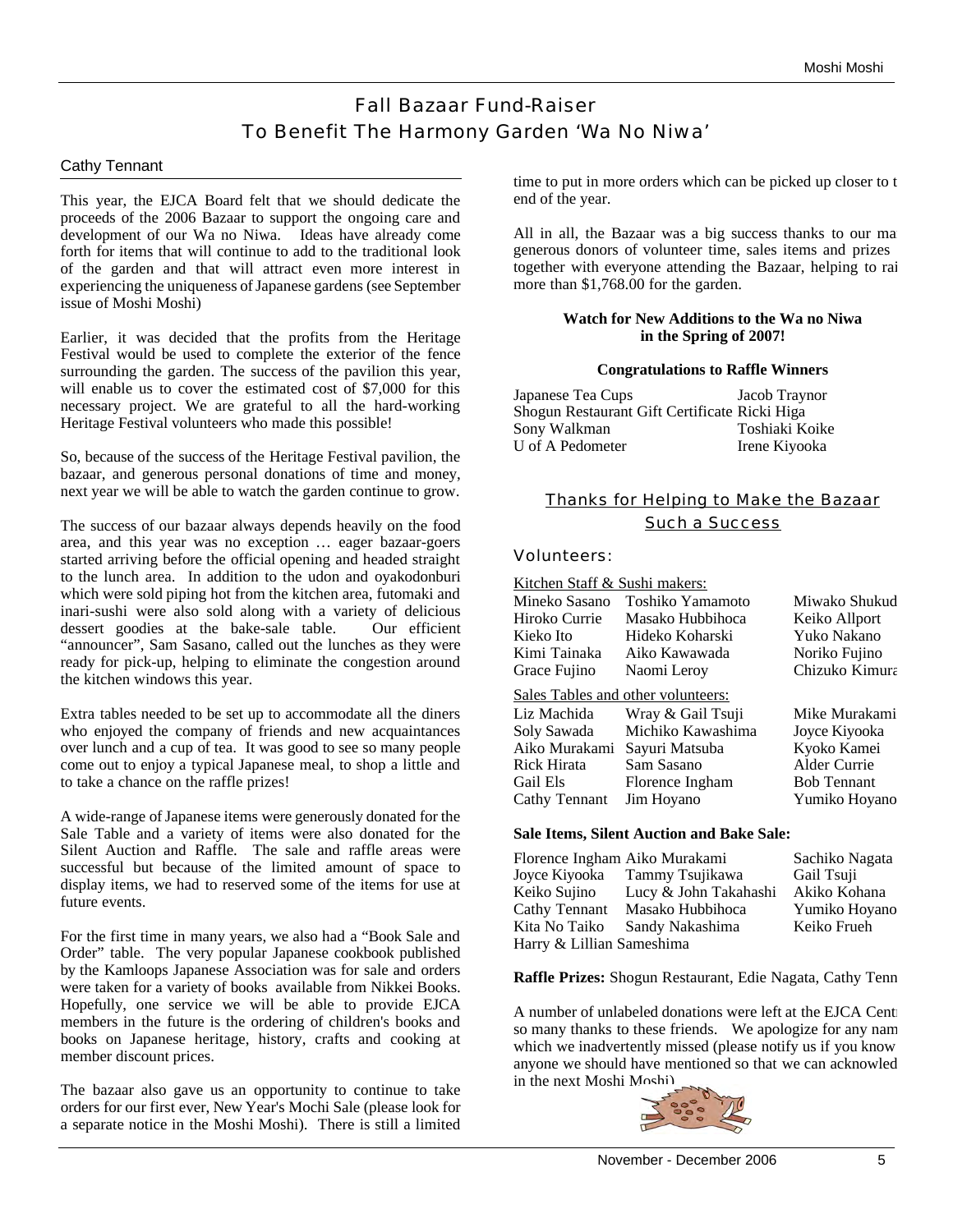### Inside the Kitchen at the Fall Bazaar

### **Masako Hubbihoca**

The weather was a little worrisome leading up to the big day, but on November 5th, the day of the bazaar, it was a fine day and we were able to welcome many people to the Centre.

As soon as the Bazaar's official opening came at noon, the kitchen became very busy. "One Oyako~" "One Udon~" calling out the orders and "Okay~" with high pitched voice just like professional came back. It was enargertic and lively in the kitchen. Within an hour and a half, we cried out for joy because everything was sold out.

The preparation for this day began weeks in advance: enlisting kitchen helpers, putting together the menu, assigning people for various tasks. A few days before the bazaar, some of us went shopping for the various ingredients.

Two days before the bazaar, the cooking and baking preparation of the various maki-zushi stuffing materials began.

The day before the bazaar, some of us were in the Centre kitchen cutting chicken and onions, and cooking the oyako donburi topping. Rice was washed for two large 20-cup rice cookers and the times were set so that the rice for the sushi would be ready just as the sushi makers arrived the following morning.

The morning of the bazaar, cucumbers were sliced, wakame was soaked to soften and harusame was prepared, all ingredients for suno mono. Naruto kamaboko was sliced and green onions were chopped small for the udon topping. A total of 50 cups of rice was cooked for this day.

The sushi making group arrived at the Centre at 9:00 am and immediately began rolling the maki sushi in the #3 lounge. Inari zushi was stuffed at the same time. Futomaki and Inari zushi were arranged on styrofoam plates and wrapped, then immediately transferred to the table in the hall. There were more than 120 plates made and the sales were brisk.

In the kitchen, the broth for the udon was made; then the udon was cooked individually in it, the toppings were placed and the bowl was handed to the person at the kitchen window and then

given to the customer. On the kitchen counter, a large number of donburis were placed, rice was put in one after another, then the Oyako topping was placed and then handed to the person at the window, then to the customer. Each individual had an assigned task and was very efficient, so we were able to serve the delicious dishes to such a large number of people in a relatively short time.

Many people volunteered to help in the kitchen, and I would like to thank Mrs. Noborio for helping us purchase a number of specialty food ingredients. Thank you.

I would like to mention that this year, there were a number of younger people who came to help in the kitchen and this is very encouraging for future events like this. I would like also to thank Mrs. Ikawa who sends various items from Japan every year.

Kitchen Helpers (in random order):

Mineko Sasano, Yuko Nakano, Miwako Shukuda, Hiroko Currie, Masako Hubbihoca, Keiko Allport, Kieko Ito, Hideko Kohalsky.

### Sushi Makers:

Toshiko Yamamoto, Kimi Tainaka, Aiko Kawawada, Noriko Fujino, Grace Fujino, Naomi Leroy,

#### Sales Table helpers:

Gail Tsuji, Soly Sawada, Liz Machida, Merjene Turnbull, Kyoko Kamei, Michiko Kawashima, Joyce Kiyooka, Aiko Murakami, Sayuri Matsuba,

#### Other helpers:

Sanae Ohki, Yumiko and Jim Hoyano, Flo Ingham, Cathy and Bob Tennant, Alder Currie.

There must be some people whose names are missing from the above, and if you are one of them, please let us know so that we can acknowledge your contribution in the next issue.

I am happy to report to all the helpers that we made \$1,768 profit from this year's bazaar; these funds will go towards additions to the Wa No Niwa (Harmony Garden).

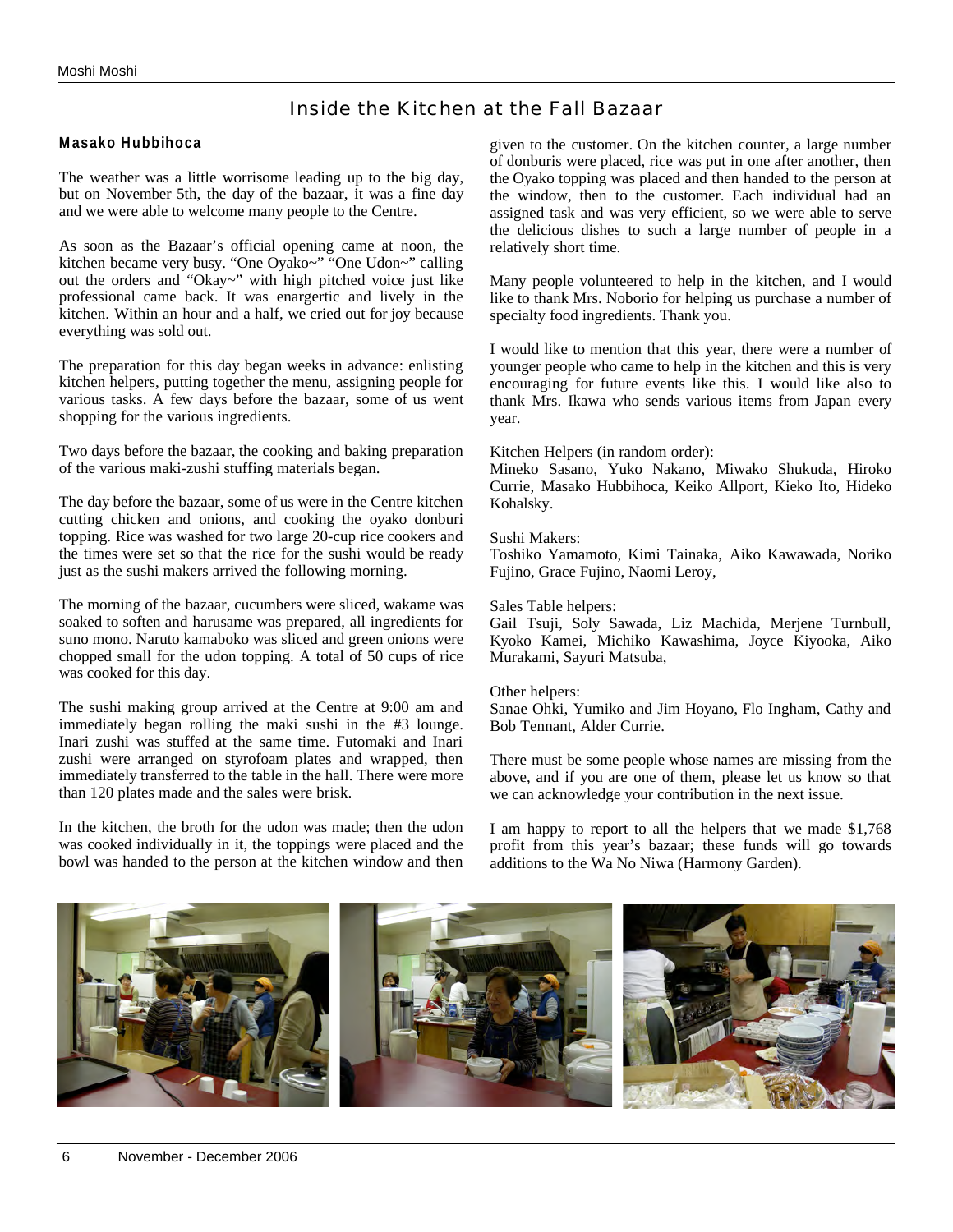## "Thanks for the Memories"

We were delighted and honored to be in Edmonton for the "Dr. Henry Shimizu Roast" on Saturday October 28th. It was wonderful to see again, those friends and former collegues that we have known for so long.

Both Joan and I would like to thank the organizing committee and especially Mike Murakami and Jim Hoyano. Many thanks to the kitchen volunteers, the delicious bento dinner was so perfect for the occasion. I would like to thank all the speakers and the MC Tak Ohki for their eloquence and humor, and especially my son, Darren. the entertainment was impressive, special thanks to the Kita No Taiko and the Wakaba-kai Dancers. The EJCA is so fortunate to have such dedicated and talented individuals.

There was a wonderful mix of friends with a great deal of congenial conversation that filled the room with a constant gentle hum. It was such a nice occasion both Joan and I were reluctant to leave and we were warmed by the good wishes - it was a magical evening.

### **Henry & Joan Shimizu**



*Note: EJCA thanks Henry & Joan for their generous donation to the Kimiko Shimizu Cultural Development Fund*

### Michiko Ikawa

### Toshiko Yamamoto

There may not be too many people among the EJCA members who remember Mrs. Michiko Ikawa. She came to Edmonton 16 years ago (1990) with her husband who was a visiting professor at the Food Science at U of A for 8 months.

While she was here she was actively involved in the EJCA Craft Club, preparing craft items for the Heritage Festival that year.

After they returned to Japan, she began sending items from Japan for sale at Heritage Festivals and EJCA Bazaars. She continued to send items every year for the last 16 years. They included fabrics, geta (wooden shoes), bags, small boxes, colorful papers, wedding gown, kimonos, Hina dolls, toys, etc.

When she saw an ad for the EJCA fall Bazaar in Moshi Moshi which they receive in Japan, she immediately mailed many small items for the occasion.

I am sure I am not the only one who feels humbled by her dedication and generosity.

Michiko lives in Machida-City in Tokyo with her husband and volunteers at seniors home and related areas. She says instead of spending time for her own hobby, she would rather help others and that makes her happy.

Michiko, thank you so much. We really appreciate your dedication and generosity.

I am waiting for the day when we will meet again here in Edmonton.

Her stay here was very short, only 8 months, but she feels so close to us and became such a precious friend to many of us.

## Shigeru & Kiyoko Huzinaga (Fujinaga)

Dr. and Mrs. Shigeru Huzinaga (Fujinaga) came to Edmonton in 1967. Dr. Huzinaga was a Chemistry professor at the University of Alberta until his retirement in 1992. Since then he has been an Emeritus Professor, continuing his research here and in Japan, but they have moved permanently to Japan at the end of October

Mrs. Huzinaga was an active member of the EJCA craft gruoup. She made craft items and helped sell them at various bazaars and functions to raise funds for our Centre. She also taught Japanese cooking to a group of community members.

It was sad to hear that they will be relocating permanently to Japan. We wish them a healthy life in Japan. I am sure there are a lot of people Dr. and Mrs. Huzinaga wanted to say goodbye to, but did not have a chance to do so. Thus, I share a translated version of the farewell letter sent to me by the Huzinagas. Enclosed with the letter was a major donation cheque to EJCA. Thank you very much from the community.

*"Thank you for the many years of our association with you and the community.*

*We have decided to move to Japan after living in Edmonton for a long time. We have been living in Japan for half the year for the last 20 years, so I have not been of much help to you and feel sorry about it.* 

*Thank you for sending us the Moshi Moshi to us for so long. We enjoyed reading it very much. Enclosed is a check to express our appreciation and hope it can be of some help to you.*

*We are leaving here early in the morning of October 25, and so sorry for not coming over to say goodbye. Please say hello to the President of EJCA and Jim. Please take care of yourself and live a healthy life. My husband says Good bye to you too.*

*Kiyoko Fujinaga"*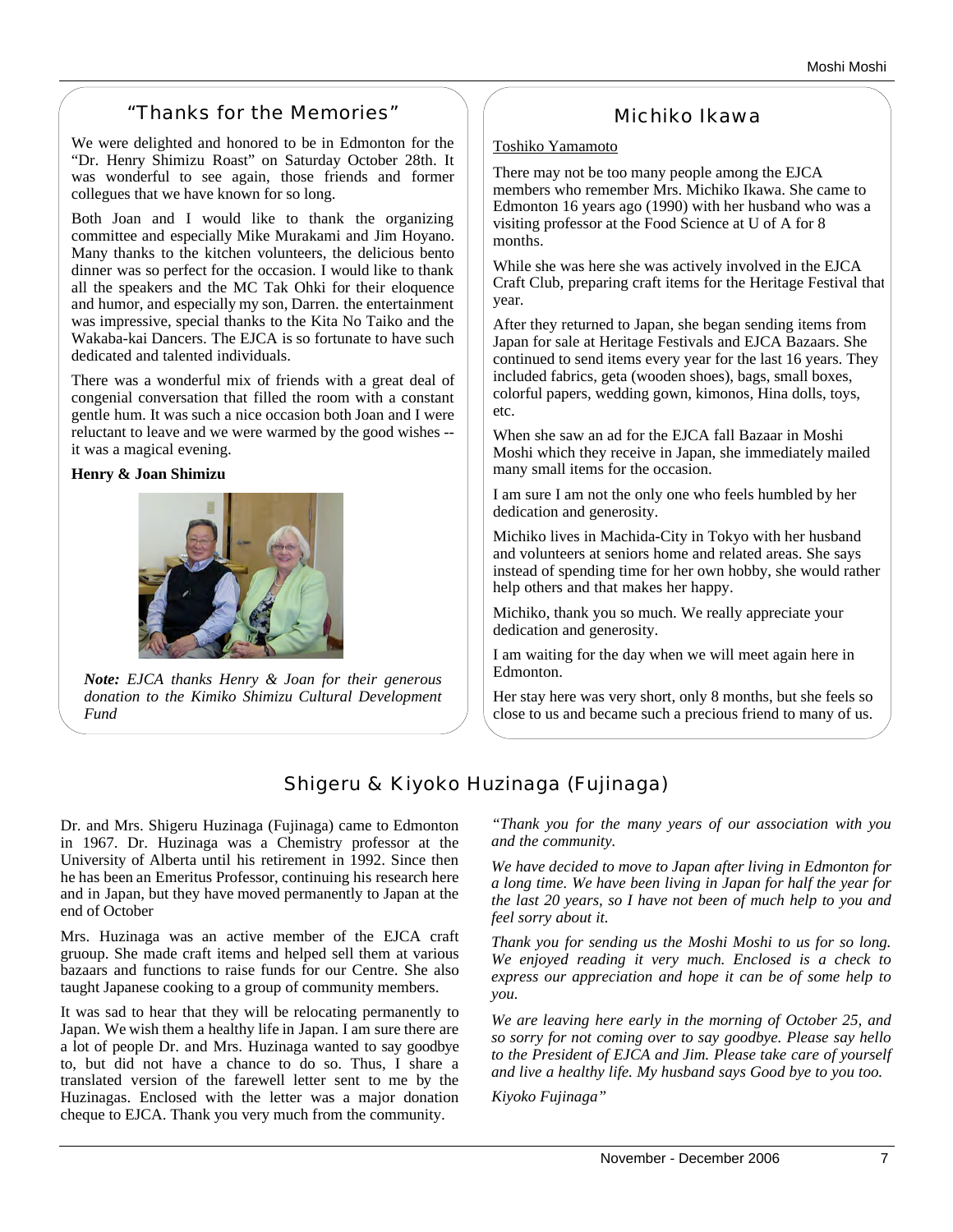## **Donations**

The following generous donations are much appreciated.

### **Shigeru & Kiyoko Huzinaga (Fujinaga)**

**Henry & Joan Shimizu**, to the Kimiko Shimizu Cultural Development Fund

**George Ogawa**, to the 'Wa No Niwa' Harmony Garden Fund.

## Calendar of Upcoming Events

| December 9, 2006  | EJCA Christmas Party, at the Centre beginning at 4:00 pm                  |
|-------------------|---------------------------------------------------------------------------|
| December 12, 2006 | EJCA Board Meeting, at the Centre beginning at 7:00 pm                    |
| January 9, 2007   | EJCA Board Meeting, at the Centre beginning at 7:00 pm                    |
| January 21, 2007  | 2007 EJCA New Party & Karaoke Concert, at the Centre beginning at 4:00 pm |
| January 24, 2007  | EJCA Seniors Club Meeting, at the Centre beginning at 11:00 am            |
| February 13, 2007 | EJCA Board Meeting, at the Centre beginning at 7:00 pm                    |
| February 28, 2007 | EJCA Seniors Club Meeting, at the Centre beginning at 11:00 am            |
|                   |                                                                           |

## *BAZAAR BOOK ORDERS* (*in time for Christmas*)

If you ordered books at the Bazaar GOOD NEWS … they're on their way and should arrive at the Centre sometime next week (in time for pick-up at the Christmas Party on December 9th).

You'll be getting a phone call when the books are here so that you can arrange pick up and confirm the prices.

#### *NEW YEAR*'*S MOCHI* Edmonton panese We will still be taking orders for our first **New Year's Mochi** stıan sale until December 10, 2006. 'hurch ... a family in Christ Pastor Yuri Nakano One dozen mochi (flat type) for \$5.00 must be pre-ordered for pick-up at the EJCA Centre before New Years Day. Join us at our new location! at Zion Baptist Community Church Some mochi will be made and ready for pick-up by the 9802 76 Avenue Christmas Party on Saturday December 9th. If you wish to be Sunday Worship Service 2:30 pm<br>Sunday School (Japanese/English) 1:30 pm on the list to pick up your order on December 9th, please call. Because there may not be enough ready to fill all the orders, we'll work on the orders on a first-call first-served basis, while supplies last. **Christmas Celebration Service** Sunday, December 17, 2:30pm The remaining orders will be filled before New Year's and you will receive a phone call to let you know when your order can be picked up. All are welcome! Edie 484-5495 Cathy 436-6291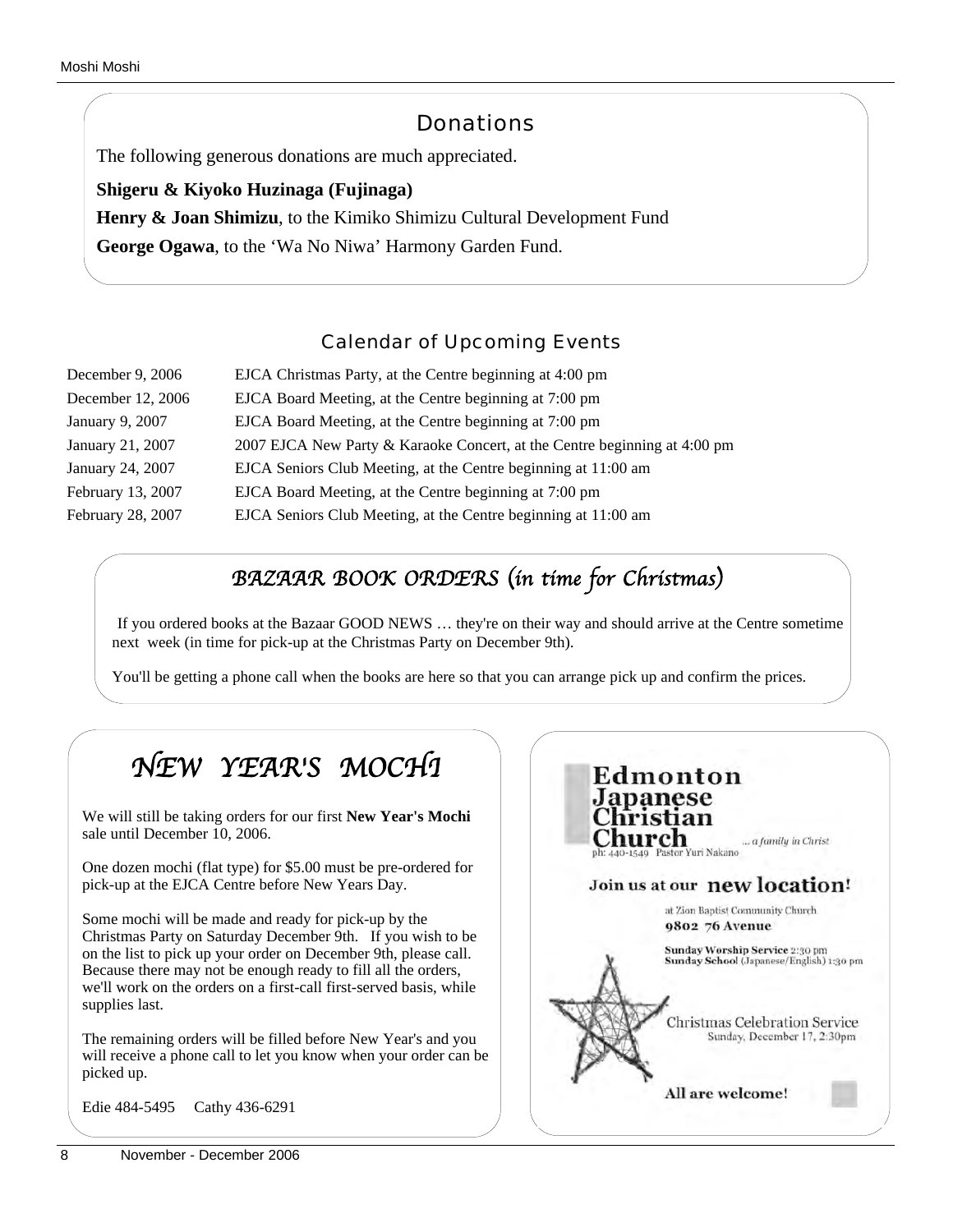## 『]快適』『清潔』をお求めのあなたへ

*Enjoy the comfort of the latest hi-tech bidet*

*Unlike a traditional bidet, you sit on a heated seat while using the multi-functions of the Personal Hygiene System.* 



**For information or purchase, please contact ASA (Aita Sales Agent) Phone (780) 922-4313 Fax (780) 922-4593 e-mail: msaita@oanet.com**

## MACHIDA COMPUTER SYSTEMS

Custom Assembled Computers Televisions \* Electronics \* VCR's (Sales and Service) David Machida (dmachida@telus.net)

90 Garnet Crescent Sherwood Park, AB T8A-2S4 Ph/780 467-5377

## TONY the TAILOR

ALTERATION SPECIALIST **JUNKO DARASENG**

Specializing in LEATHER, FUR & SHEEPSKIN All types of mens & ladies clothes, coats & jackets Dry Cleaning Available

10172 - 104 Street Edmonton, Alberta T5J 1A7 **Telephone 426-4654**

# Pacific Fish World

**(Korean & Japanese Grocery)**

Under New Management!

Stocking many Japanese items (unagi, tuna, ikura, black cod, kombu, Hikari rice, soba, sauces, sukiyaki meat and more)

New dry good items are being ordered weekly, and we are interested in hearing what customers want to see in the store.

> **#52, 9703 - 41 Avenue Edmonton, Alberta Phone: (780) 414-0946**

Open 7 days a week!

# 寿司わさび

*Sushi WASABI*

**5714 - 111 Street Edmonton, AB**

**Business Hours** Tues-Thurs: 11 AM - 1:30 PM; 5 PM - 9:30 PM Fri: 11 AM - 1:30 PM; 5 PM - 10 PM Sat: 5 PM - 10 PM Sundays & Holidays: 5 PM - 9 PM CLOSED Mondays

> **Phone: 433-0533 Fax: 413-4138**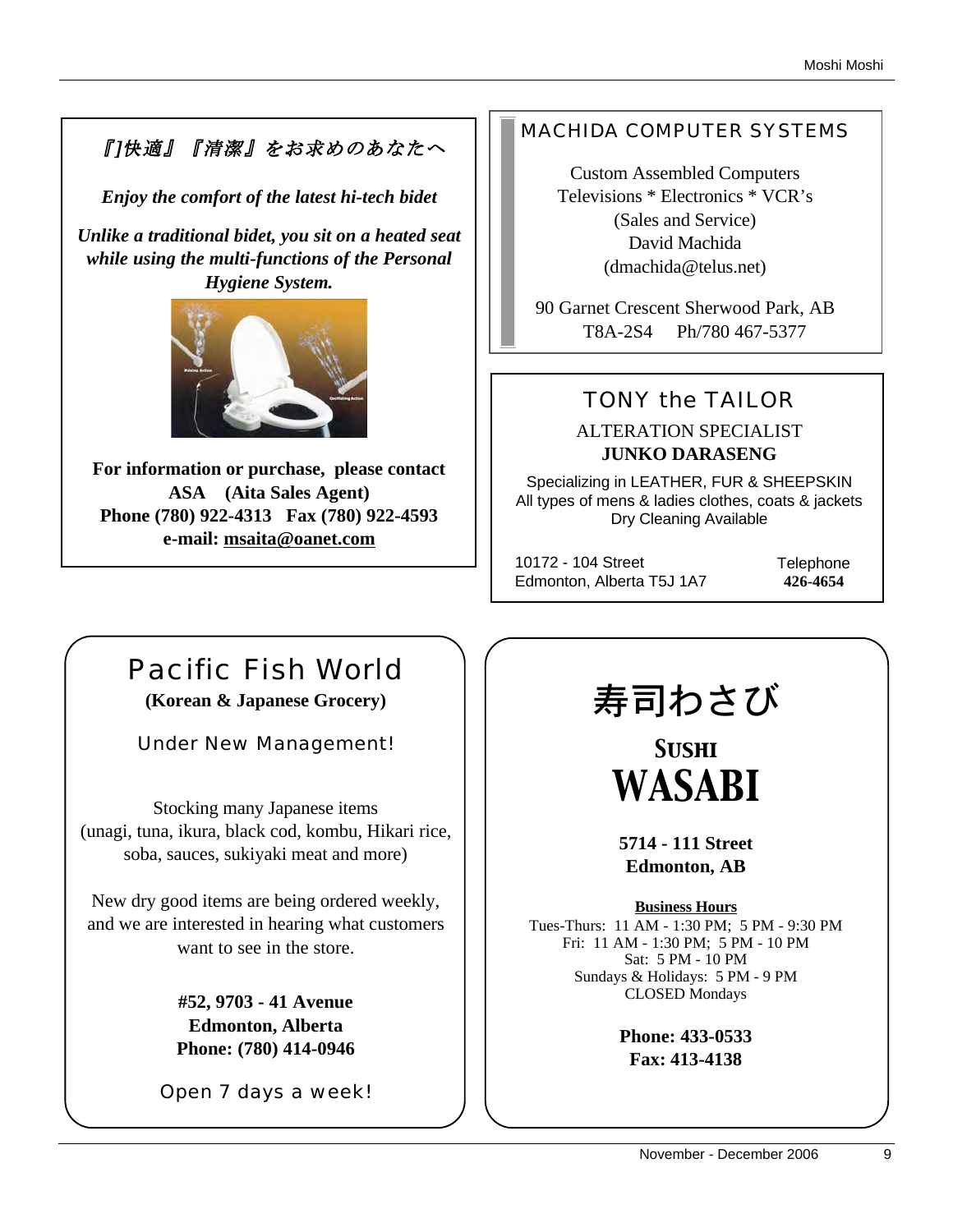

恒例のクリスマス・パーティーを開きます。 お友達もお誘いの上お出かけください。

開場: 午後4時、プログラム:午後4時から8時 場所: EJCAセンター、6750-88 Street

プログラム:

4:00 - 5:00 pm 来場と挨拶, 交歓の時間:子供のプログラムはラウンジで。 5:00 - 6:00 pm サンタの訪問 (ホール) 6:00 - 7:0 pm クリスマス・デナー(ターキー、ハム、トリミング、デザート等など) 7:00 - 8:00 pm エンターテインメント、社交の時間

大人 (11才以上) 会員 \$12; 非会員 \$17; 子供 (5-10才) \$5 子供(4才以下)とシニア(70才以上):無料

サンタ からのプレゼンドは10才以下の子供たちだけです。

12月6日までにセンターへお電話(466-8166)又はメール office@ejca.org)でお知らせください. 子供の人数、年齢(性別)、名前を早めに知らせてください。 参加人数は先着順に120名までです。早めに登録してください。



## EJCA 新年会とカラオケ大会 1月21日(日曜日)

EJCAは新年を会員の皆様と一緒に祝う「新年会」を下記のように計画しています。 ご馳走は持ちよりです。皆さん、腕によりをかけて新年に相応しい美味しいものを作ってください。

お正月の雰囲気を醸し出すために着物を着てくる人が大勢いると楽しいですね。

プログラム: 4時ー4時半 デナーの準備。

4時半ー5時半 デナー:持ち寄り料理、酒、ワイン、雑煮、ご飯は用意します。 5時半ー6時 食事後の社交の時間 6時半ー8時 からおけConcert



デナーの後でカラオケ・クラブによるコンサートを催します。コンサートは6時に始まります。デナーに参 加される方々は全員コンサートへご招待いたします。コンサートだけのために来場される方々はあらかじめ カラオケ・クラブの方から無料のチケットをお求めください。大勢の皆様が来場されますようお誘いいたし ます。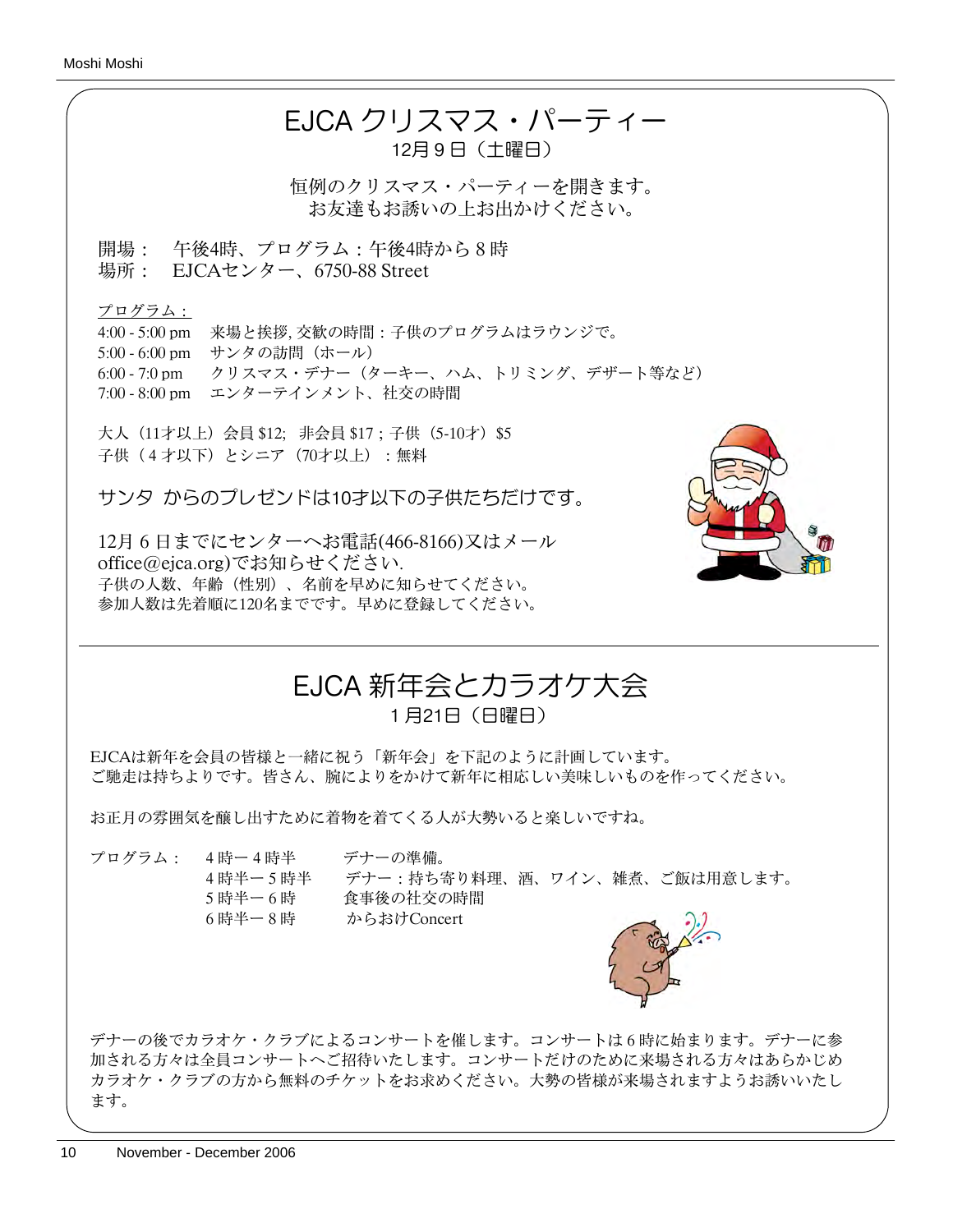# EJCA会長の言葉

### マイク・ムラカミ

### 皆さん今日は!

嫌になりますね、今これを書いていますが、今日のこの-18度 に比べて昨年の今頃は10度以上の暖かい気温だったと記憶して います。でもプラスの面ではこの元気づけてくれる気候は「逃 す事のできないこの時期のコミュニティー・イベント」を考え させます。12月9日の「魔法のようなクリスマス・パーティー」 ではサンタが老いにも若きにも時候の挨拶を送ってくれます。 また1月21日のすばらしいEJCA新年会は一番美味しいご馳走の 集まる「持ち寄り」会で、その上に、カラオケ・クラブの皆さ んによる「ライブ」パフォーマンスがあります。あなたご自身 も、家族の皆さんもお友達も連れて両方のパーテーへお出かけ ください⋯ですが、早めに登録することをお忘れなく。

コミュニティーと接触する他の方法としてはEJCAの各委員会で ボランティアーとなる事やEJCA関連の各クラブに参加すること です。両方ともあなたに多くの満足できる機会を与えるでしょ う。コミュニティー・カルチャー・センターは単なる建物と日 本庭園だけではないことをお忘れなく。そこは人種に関係な く、すべての世代にとって、知人、友人の環を広げ、相互援助 や情報交換の場でもあるのです。センターではエドモントンの 他の場所にはないユニークは日本文化プログラムが数多くあり ますが、参加者や先生は必ずしも日本人ではありません。これ はカナダ人口のたった0.02%が日本人ヘリテージであることの 反映です。

### ティーピー精神性

「Building World Peace-宗教と人権の役割」と言う John HumpheryCentreが10月20日に開催した会議に私はNAJCを代表 して出席しましたが、その時有名なカナダ平和主義者で以前イ ラクの捕虜であったジェームス・ローニーはマニトバ北部の遠 くにある部落を訪れたときにそこの長老から学んだことを使 い、いかに私達はお互いに繋がっておりお互いに依存し合って いるか(地域でも世界的にも)と言うことを説明しました。彼 が本当の宗教とは何かと尋ねたとき、長老は近くのティーピー の棒を見て、このように答えました。

「見てご覧、棒は全部神の方へ伸びていているだろう」「一 本、一本の棒は異なる宗教であり、それらが神に向かって伸び るとき一カ所に集まっているでしょう。一本の棒はそれだけで は立っていることはできないのです。どれか一本が他の棒より 優れていると言うことはないのです。」と長老は言いました。 「これらの棒は円を描くように置かれ、始めと終わりがないの です。ですがこうして棒が集まって家を作り、人に暖かさと住 む所を与えてくれるのです」。全ての宗教の過激派はこのレッ スンを学ぶべきです。ある宗教の信者がその宗教がもっとも優 れた宗教であるとするとその宗教は失敗に終わります。同様に バグダッドではスニイとシーアイトが優位を勝ち取るために戦

う事によって多くの住人が死んでいます。1942年に日系カナダ 人のお寺が破壊され、今日、多重文化都市であるエドモントン でモスクやシナゴーグが破損されていることを見ると、私達は まだまだ完璧であることからはほど遠いことが分ります。「お 互いの家に人は住んでいる」と言うアイルランドの格言は私達 の共同の挑戦を纏めて言っています。

### 進行中の仕事

皆さんもご存じのようにセンターはアーガイル・コミュニ ティー・リーグとEJCAが共有しており、エドモントンの広大な 公園ネットワークに繋がる地域公園に位置しています。地域公 園として、回りの幾つかのコミュニティーやベロドローム、 サッカー、野球などの団体が使います。従って、公園はつねに 変化しています。一環した計画を立てるために市はこの秋、数 度のコミュニティー相談のためアーガイル・コミュニティー、 EJCA、各スポーツ・グループなどとの会合を持ち将来の公園計 画についての討論ました。これらの会合の結果がセンターにも 影響する統括的な市地域公園マスタープランの形を作る事で しょう。会合の詳細、市が作り出す統括的な概要、将来の会合 などはEJCAのウエブサイトにちかいうちに載る事でしょう。セ ンターを利用しているグループの皆さんはインフォーメーショ ンをここから得られますように、また将来の会合に出席されま すようお勧めします。センターはいつものように「仕事進行 中」です。

EJCAウエブサイトは改良中です。もっと使いやすい新しいデザ インのウエブサイトが建設されつつあります。サナエ・オーキ さんがウエブサイトチームに加わり、日本語のサイトもできま す。ウエブサイトのデザイン、内容、リンクなどについての提 案やコメントがありましたら歓迎します。

### 標石

10月28日ヘンリー・シミズ・ローストでは満席のホールで「北 の太鼓」と「若葉会」の皆さんがすばらしいパフォーマンスを してくれました。タック・オーキはジョークを交えた司会を し、ヘンリーの友達、家族、仕事仲間からは面白い話がたくさ ん出てきました。その夜は歴史が語られ、歴史が作られまし た。4世代の絆がどのようにしてヘンリーとEJCAを結びつけて いるかを見ることはお金に変えられない貴重なものでした。パ フォーマンスの後でヘンリーは「キミコ・シミズ・文化基金」 へ寄付をしてくださいました。ヘンリー・シミズ・ローストを オーガナイズした人たち、司会者、食事、飲物、会場準備など を担当してくださり、この会を成功させてくれた人たち。これ 以上言うことはありません。上出来でした。感謝します。

今年の秋、 EJCAへ寄付をしてくださった大勢のEJCA の友人たちへ感謝いたします。

Continued on Page 12...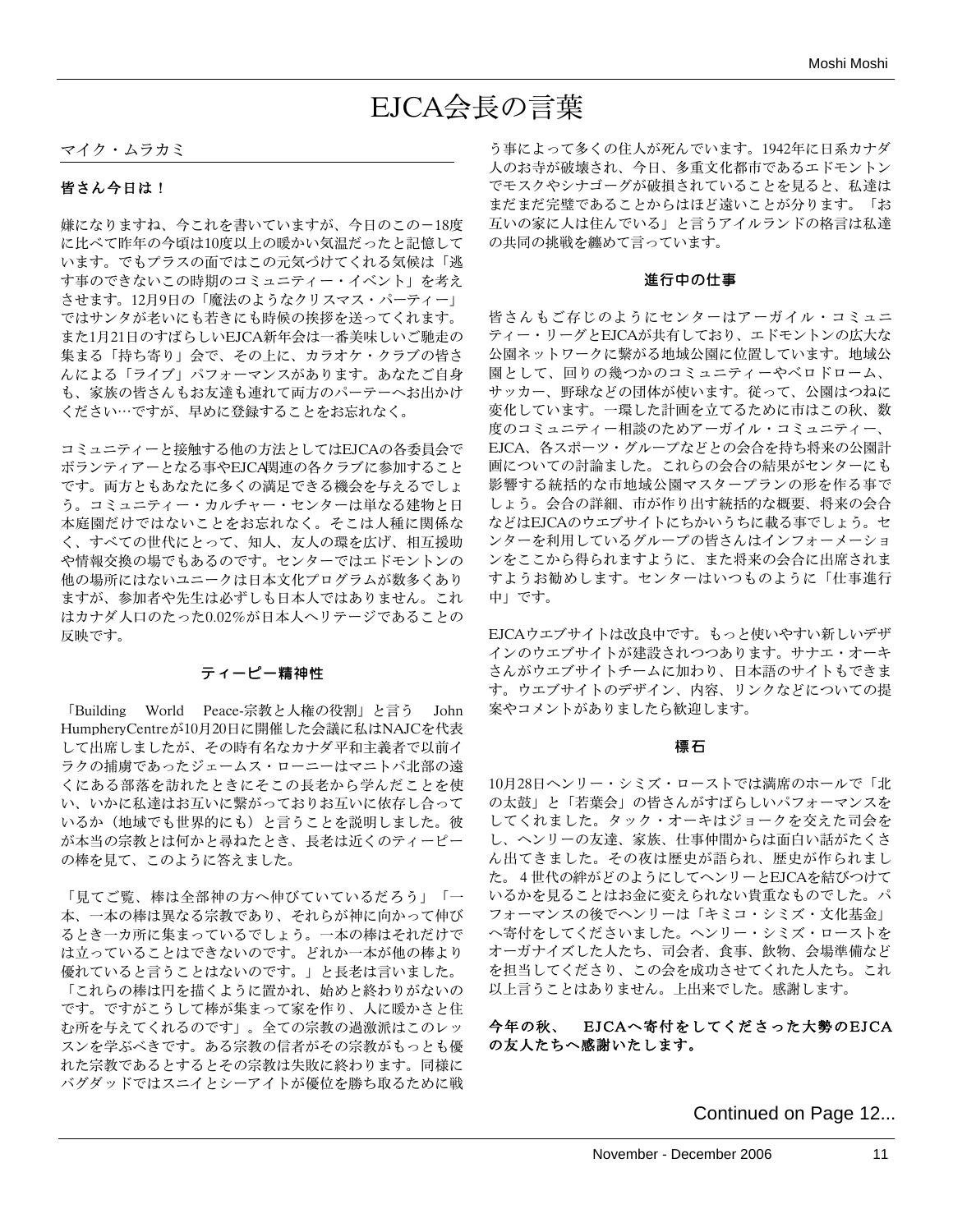President...continued from page 11

### 「いのしし」の年が近づいてきました

私はEJCA会長として一年が経ちました。その期間中、EJCAに ついて、その達成したこと、欠けている点、その将来について 無数の人たちと話しました。EJCAにはすばらしい将来があるこ とを信じて疑いません。その偉大な点は偉大な役員会の推進さ れます。ここで年次総会で選出された3人の新役員を紹介しま す。サナエ・オーキは前日本語学校校長であり、非常に活発な EJCA会員でもあります。ジョイス・キヨオカはグレーナン病院 でボランティアーをし、元気なカーラー(カーリング)、「北 の太鼓」のマネージャー、ブレンダ・マディソン、彼ら3人は 変わりゆくEJCAの必要に応じてEJCAのために彼らの才能を発 揮していくことと思います。役員会へようこそ!私達は立派な 役員会が「いのしい」の年、2007年を導いて行くことと思いま す。「いのしし」の年とは寛大で、心地よく感づる要素、豊富 などの年で、商売に良い年とされています。「いのしし」は偉 大な勇気と高潔のシンボルです。「いのしし」の多くの良い点 が少しでもEJCAへ来るように祈りましょう。

今はお祝い事の多い時期です。栄養と健康について一言。いろ しろと混乱している栄養についての報告がある中で真実をしる ことで安心できます。

- 1。日本人は脂肪分をあまり取らないのでアメリカ人に比べて 心臓病が少ない
- 2。メキシコ人はたくさんの脂肪分を取るがアメリカ人に比べ て心臓病が少ない
- 3。中国人は赤ワインをほとんど飲まないけれどアメリカ人よ り心臓病が少ない
- 4。イタリア人は赤ワインをたくさん飲むけれどアメリカ人よ り心臓病が少ない
- 5。ドイツ人はビールをたくさん飲みソーセージや脂肪分をた くさん取るけれどアメリカ人に比べて心臓病が少ない

結論:あなたが好きな物を食べたり飲んだりしてください。英 語をしゃべることがあなたを死なせるのです。

EJCA役員会を代表して時候をご挨拶をお送りします。

20006年EJCA秋のバザー・キッチンの様子

### マサコ・ハビオカ

数日前までは天候が気になるような日が続いていましたが11月 5日、バザーの当日は良いお天気に恵まれ多くのお客様を迎え ることができました。

12時の開店するやいなやキッチンは大忙し。「親子丼一丁~」 「うどん一丁~」の声がかかり「ハイよ~」もプロ並みに声を 張り上げ、気合いの入った人たちの働きで賑わいました。約1 時間半でほとんど売りつくし嬉しい悲鳴をあげました。

この日のための準備は1週間くらい前から始まりました。お手 伝いをしていただく人たちを探すことから始まり、メニューを 考えて、作る人たちの役割を決める事。数日前には材料の買い 出し。

お寿司の準備は2日前から巻寿司の中に入れる具を煮たり、焼 いたりの下準備をします。

バザーの前日は夜7時から親子丼に使う鶏肉やタマネギを切っ て下煮をしました。大きな電気釜2個分のお米を洗いタイマー をつけて翌朝すし用ご飯が出来上がっているようにしました。

当日の朝は酢の物用のキュウリを薄切りし、ワカメをもどし、 春雨をもどしました。またうどんに乗せる鳴門巻きをスライス し、長ネギを小切りにしました。すし飯作りのためにご飯を何 度も炊きました。全部で50カップのお米を炊きました。

巻寿司を作る人たちは当日の朝9時にセンターに集まり、#3 ラウンジで出来ていたご飯ですぐにすし飯を作り、のり巻きを 始めました。いなり寿司も同時進行で作りました。小皿に盛り つけラップを掛けて完了。すぐにホールのテーブルに並べられ ました。売れ行きは順調。120皿以上を売りました。

キッチンではうどんのつゆが出来てうどんが暖められ薬味が乗 せられて窓口からお客さんへと手渡されます。また、親子丼用 のドンブリがカウンターいっぱいに並び、次から次へとご飯が 入り、卵で固めたトッピングが乗せられ、これも窓口からお客 様へと渡されます。それぞれの仕事の分担が決まっていて能率 良く、手早く調理は進み、短時間で大勢の皆さんに食べていた だく事ができました。

この日のためにお手伝い、寄付をしてくださった多くの方々に 感謝申しあげます。登尾さんにはいろいろと材料購入にご協力 をいただきました。ありがとうございました。

特に今回は若い人たちの参加があり励みになりました。将来が 明るなったような気がします。そして毎年日本から応援してく ださっている井川ご夫妻に心よりお礼を申し上げます。

キッチンお手伝いの皆さん: ミネコ・ササノ、ユーコ・ナカノ、ミワコ・シュクダ、ヒロ コ・カーリー、マサコ・ハビオカ、ケイコ・オールポート、キ エコ・イトー、ヒデコ・コハルスキー

お寿司作りの皆さん: トシコ・ヤマモト、キミ・タイナカ、アイコ・カワワダ、ノリ コ・フジノ、グレース・フジノ、ナオミ・リーロイ セールス・テーブルお手伝いの皆さん: ゲール・ツジ、ソーリー・サワダ、リズ・マチダ、マージン・ ターブル、キョーコ・カメイ。

その他のお手伝い: サナエ・オーキ、ミチコ・カワシマ、ユミコとジム・ホヤノ、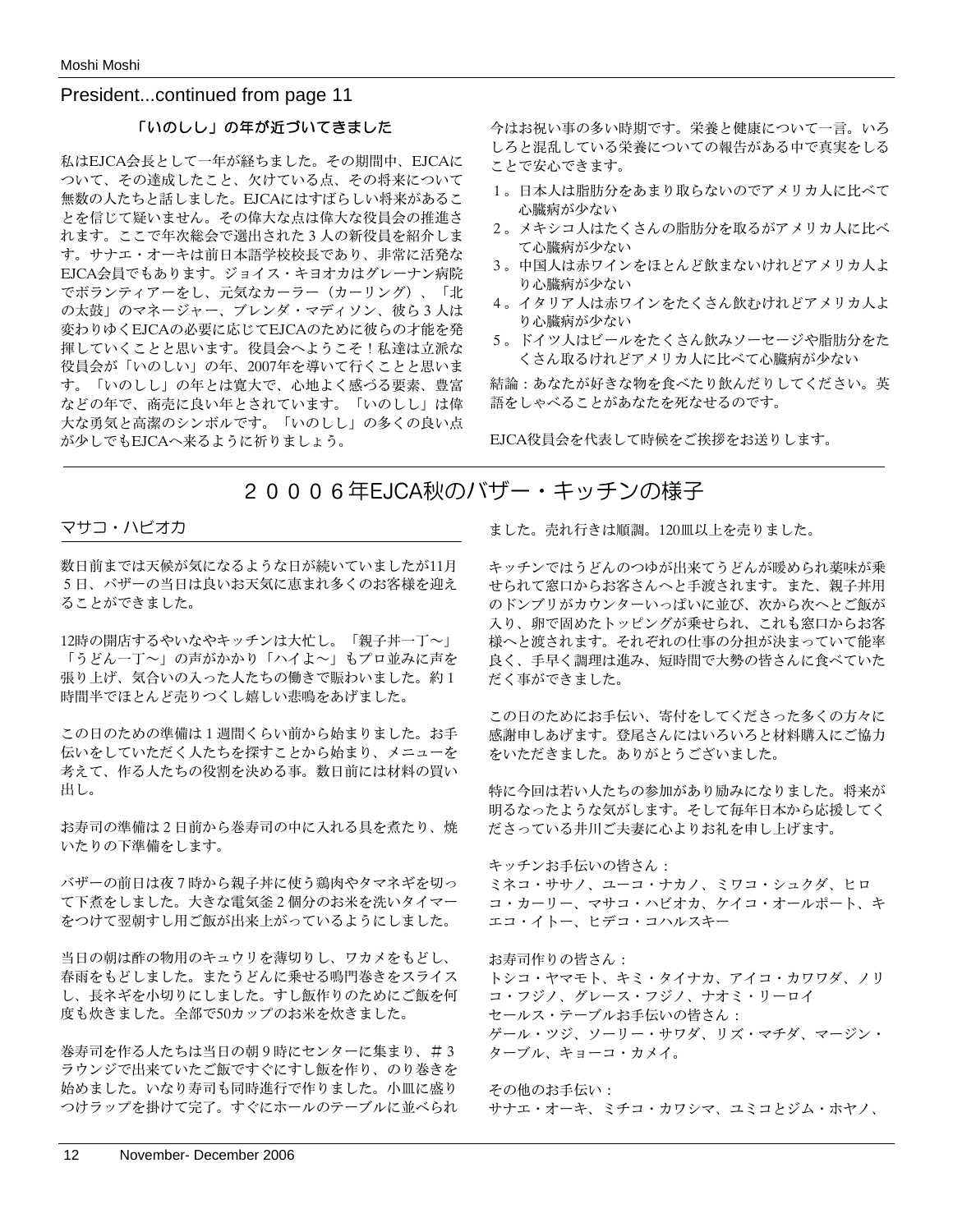フロー・インガム、キャッシー・テナント。アルダー・カー リー

このに記載されなかった人たちも大勢いることと思いますが、 皆さんのご協力でバザーを大成功に終了することができまし た。ありがとうございます。今回のバザーでは純益(キッチ ン、寿司、ベーク、クラフト)として \$1750 弱の売り上げがあ りました。



## 秋のバザー:「和の庭」維持のための資金作り

### キャシー・テナント

今年、EJCA役員会は2006年秋のバザーの売り上げを「和の庭」 の維持と整備に使うことを決めました。庭の伝統的な容姿に継 続的に加えていきたい種々な物のアイデアは既に出されてお り、日本庭園のユニークな経験をすることをさらに推進するこ とと思います。

既にヘリテージ祭りから得た利益を庭を囲んでいる塀の壁作り を仕上げることに使うことが決まっています。

来年はヘリテージ祭と今回のバザーの成功や時間とお金のご寄 付で庭がもっと良くなることでしょう。

私達のバザーの成功はいつも食べ物の分野に重くかかっおり、 今年も例外ではありませんでした。バザーの開始時間の前にす でに熱心な人たちは到着しており、ランチ場所へ直進しまし た。キッチンからの暖かいうどんや親子丼に加え、ベーク・ セールのテーブルでは太巻きといなり寿司がベーク品と共に売 られました。今年は能率的なアナウンサー、サム・ササノが注 文のランチが出来るとその旨を知らせて取りにきてもらい、 キッチン窓口の混雑を避ける事ができました。

食事をする人たちのために何個かのテーブルを追加し、ランチ を食べお茶を飲みなが旧知の知人、新しい知人との会話を楽し みました。大勢の皆さんが来館され伝統的日本の食事をし、少 し買い物をし、福引きで運をためすのを見る事ができとても良 かったと思います。

いろいろな日本の物がセール・テーブルへ寄付され、またサイ レント・オークションや福引きのためにもいろいろな寄付を受 けました。たくさん売れましたし、福引きも成功でしたが場所 に制限があったために寄付していただいた物の一部は将来のイ ベントのために取っておきました。

今回はまた「本のセールと注文テーブル」も設けました。カム ループス日系人会発行の人気の高い日本食クックブックはそこ で売りましたし、日系ブックスからの数々の本の注文も受けま した。将来EJCA会員のために子供の本、日本伝統、歴史、クラ フト、料理の本などをメンバー料金で安く売る事ができると良 いと思います。

バザーの時にはお正月用の「もち」の注文を受け付けました。 これは始めての試みです。「もしもし」今号の別の場所で注文 についてのお知らせをご覧ください。年末までに引き取り可能 なもちの注文をまだできます。

今回のバザーは時間とプライズの寄付と寛大ボランティアーの おかげで大成功でした。バザーに参加してくださった皆さんの おかげで「和の庭」のために \$1,768 弱を作る事ができました。

### 2007年春、「和の庭」 に加わる新しい物をご覧ください!

### 福引き当選者、おめでとうございます!

お茶セット ー ジャコブ・トレイナー 「将軍レストラン」ギフトサーティフィケート ー リッキー・ヒガ ソニー・ウォークマン ー トシアキ・コイケ U of Aペドメータ ー アイリーン・キヨオカ

バザーを成功に導いた皆さん、ありがとうございました:

#### ボランティアー:

ミネコ・ササノ、ユーコ・ナカノ、ミワコ・シュクダ、ヒロ コ・カーリー、マサコ・ハビオカ、ヨーコ・オールポート、キ エコ・イトー、ヒデコ・コハルスキー、トシコ・ヤマモト、キ ミコ・タイナカ、アイコ・カワワダ、ノリコ・フジノ、グレー ス・フジノ、ナオミ・リーロイ、レイとゲール・ツジ、リズ・ マチダ、マイク・ムラカミ、ソリー・サワダ、ミチコ・カワシ マ、ジョイス・キヨオカ、アイコ・ムラカミ、サユリ・マツ バ、キョウコ・カメイ、ユミコとジム・ホヤノ、ボブとキャ シー・テナント、リック・ヒラタ。

### セール・テーブル、サイレント・オークションとベーク セールへの寄付:

ハリーとリリアン・サメシマ、フローインガム、アイコ・ムラ カミ、サチコ・ナガタ、ジョイス・キヨオカ、タミー・ツジカ ワ、ルシーとジョン・タカハシ、ゲイル・ツジ、アキコ・コハ ナ、キャシー・テナント、ユミコ・ホヤノ、マサコ・ハビオ カ、サンディー・ナカシマ、ケイコ・スジノ、キミ・タイナ カ、キエコ・イトー、ヨーコ・オールポート、ケーコ・フ ルー。

福引き商品:将軍レストラン、イディー・ナガタ、キャ シー・テナント

名前を告げずに寄付品をセンターへ持ってきてくださった方々 が居ります。ありがとうございました。もし名前が載っていな い方はぜひお知らせください。次号であなたのご協力を認めて 感謝の意を表したいと思います。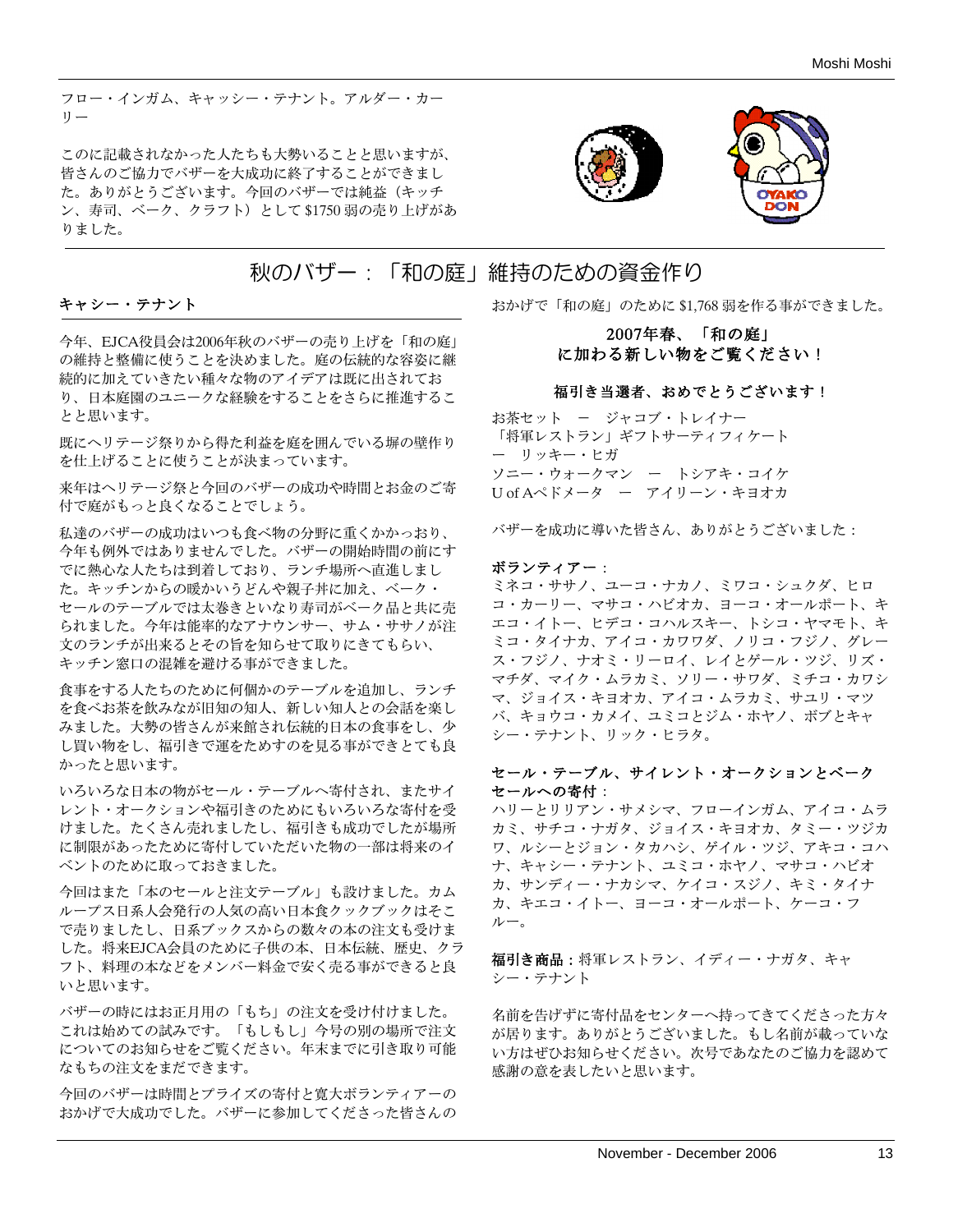Moshi Moshi

## 井川迪子さん

### トシコ・ヤマモト

EJCAのメンバーの中で彼女をご存じの方は大勢ではないと 思います。迪子さんはご主人が食品科学の客員教授として 16年前(1990)にアルバータ大学へ来られた時、春から冬 にかけて8ヶ月エドモントンに滞在されました。旧EJCAセ ンターでクラフト・クラブの一員としてその年のヘリテー ジ祭りのクラフトの準備をしてくださいました。

日本帰国されてから過去16年に亘って、毎年ヘリテージ・ デーやバザーのために日本から布、下駄、袋物、小箱、千 代紙、花嫁の打ち掛け、着物、ひな祭り用のおひな様、そ の他たくさんの品物を送りつづけてくださいました。

今年の11月5日のEJCAバザーの際にも「もしもし」が届く と同時にいろいろな物を郵送してくださいました。

彼女の献身的な姿勢に頭が下がる思いがするのは私だけで はないでしょう。迪子さんはご主人の井川教授と現在も東 京都町田市に在住で今もなお老人ホーム関係のボランティ アーを続けていらっしゃいます。自分の趣味を生かすより もボランティアーとして他人の役に立つ方が幸せと話され ます。

迪子さん、本当にありがとうございます。

近い将来にはこの地で再会出来ます事を私達は楽しみにお 待ちしています。短期滞在(8ヶ月)で毎回の「もしも し」を待ち、懐かしい、懐かしいと言ってくださる方は私 たちにとっては貴重な存在です。



### 藤永ご夫妻

藤永先生ご夫妻は1960年の終わり頃エドモントンへ来られ ました。アルバータ大学化学科教授として教鞭を取られ、 私が大学院生の頃には良くおしゃべりの相手をしてくださ り、奥様はEJC Aのクラフト・グループで皆さんと一緒に いろいろと手芸品を作り、バザーで売りとセンター資金作 りにご協力なされました。奥様のお母さんの世話のため日 本で暮らす日が多くなり、お目にかかる事も少なくなりま したが、お二人が日本へ移られたことに一抹の寂しさを感 じます。これからもお元気でお過ごしくださいませ。 直接お別れの言葉をかけられなかった方達も多くいること と思いますので奥様からの手紙を下に書きます。。



*"*お世話になりました。

長い間大変お世話になりましたが此の度、私どもに本に引 き上げることに致しました。此の20年ほどは一年の半分は 日本に滞在しておりましたので何のお手伝いも出来ませ ず、申し訳なく思っております。

「もしもし」を長い間お送りいただきました楽しませてい ただきました。厚くお礼申し上げます。心ばかりのお礼の 印にチェックを同封致しました。何かのお役にたてば幸い です。

10月25日早朝に発ちますのでご挨拶にも伺わず失礼させて いただきます。末筆ながら会長さん、ジムさんにどうぞよ ろしくお伝えくださいませ。お体お大切にお元気でお過ご しください。主人からもよろしくと申しております。

藤永清子 *"*

## Tablecloth Cleaner Wanted

The EJCA Centre is looking for someone to clean tablecloths after EJCA events. Remuneration will be \$4.00/tablecloth. If you are interested, please contact the Centre by phone (466-8166) or e-mail <office@ejca.org>. You must be able to pick up the soiled tablecloths from the Centre and to bring them back after they are cleaned.

EJCAセンターでは大きなイベントの後のテーブル・クロスを洗濯してくれる人を探しています。一枚\$4:00お払いします。使った テーブル・クロスをセンターへ取りにきたり、きれいななった物を配達できる方をお願いします。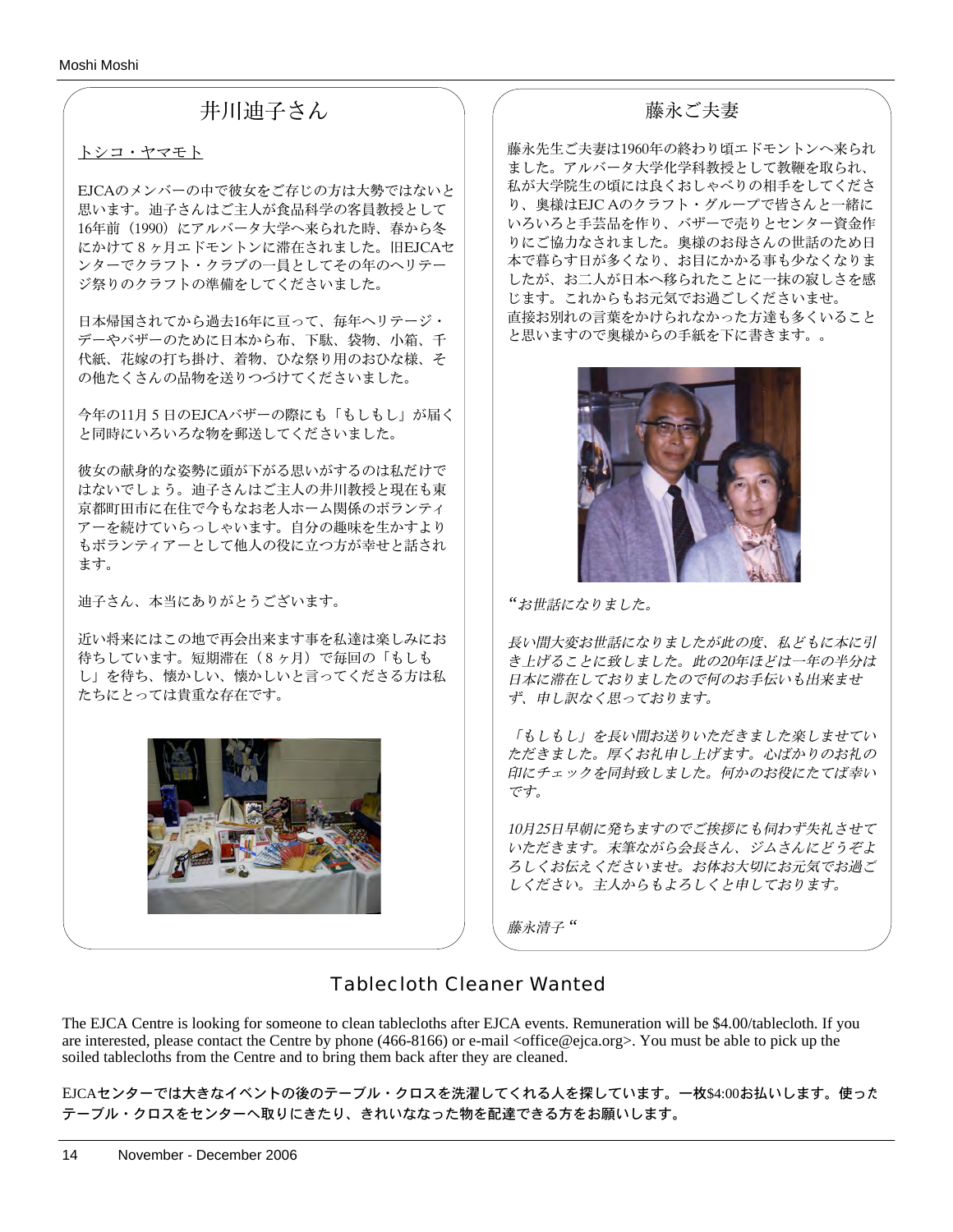## エドモントンからおけコンサートのご案内

今年も又からおけコンサートのご案内をする季節になりました。 皆様には毎年コンサートを応援して いただいてありがとうございます。今年も楽しくいたしましょう。

2007年1月のコンサートは日系人新年会と同じ日に新年会に続いて催すことになりました。 新年会に参 加する方はコンサートにも参加できますが、新年会には参加しないがコンサートだけに来たい方もおあ りなので、ご案内を兼ねて整理券を用意しました。からおけクラブのメンバー又はセンターから整理券 をお受け取りください。入場は無料です。

日時: 2007年1月21日(日)6時-8時 場所: エドモントン日系文化会館 6750-88 Street, Edmonton 主催: からおけクラブ

なお、新年会は4時に始まります。からおけコンサートだけにいらっしゃる方は、5時45分までにお越し ください。

## EJCA Membership Application/Renewal Form

|                             | Name: 2008. 2008. 2010. 2010. 2010. 2010. 2010. 2010. 2010. 2011. 2012. 2012. 2013. 2014. 2016. 2016. 2016. 20 |  |
|-----------------------------|----------------------------------------------------------------------------------------------------------------|--|
|                             |                                                                                                                |  |
|                             |                                                                                                                |  |
|                             |                                                                                                                |  |
|                             |                                                                                                                |  |
|                             |                                                                                                                |  |
|                             |                                                                                                                |  |
| Please check as applicable: |                                                                                                                |  |
| O Family: \$30.00           |                                                                                                                |  |
| O Single: \$15.00           |                                                                                                                |  |
|                             | O Out-of-town Subscriber: \$15.00                                                                              |  |
|                             | O Seniors: Free (70 years and up)                                                                              |  |
|                             |                                                                                                                |  |

Please mail completed form to: EJCA Membership EJCA - ACL Centre 6750 - 88 Street Edmonton, Alberta T6E 5H6